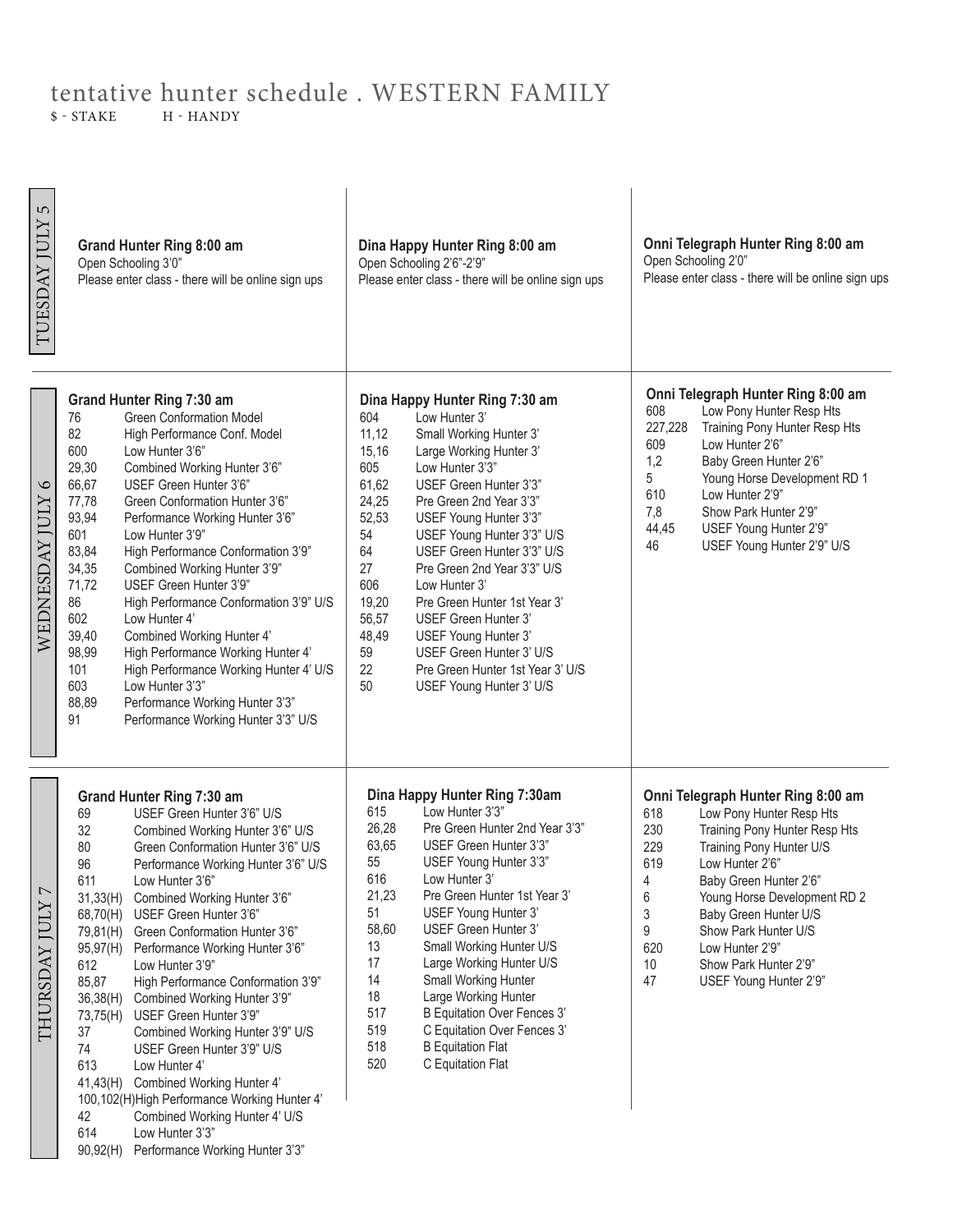| $^{\circ}$<br>FRIDAY JULY     | Grand Hunter Ring 7:30 am<br>217,218<br>A/O Hunter 18-35 3'6"<br>222,223<br>A/O Hunter 36 & Over 3'6"<br>220<br>A/O Hunter 18-35 3'6" U/S<br>225<br>A/O Hunter 36 & Over 3'6" U/S<br>187,188<br>Small Jr Hunter Younger 3'6"<br>192,193<br>Small Jr Hunter Older 3'6"<br>197,198<br>Large Jr Hunter Younger 3'6"<br>202,203<br>Large Jr Hunter Older 3'6"<br>190<br>Small Jr Hunter Younger 3'6" U/S<br>195<br>Small Jr Hunter Older 3'6" U/S<br>200<br>Large Jr Hunter Younger 3'6" U/S<br>205<br>Large Jr Hunter Older 3'6" U/S<br>509<br>WIHS Equitation Class 3'6"<br>207,208<br>A/O Hunter 18-35 3'3"<br>212,213<br>A/O Hunter 36 & Over 3'3"<br>210<br>A/O Hunter 18-35 3'3" U/S<br>215<br>A/O Hunter 36 & Over 3'3" U/S<br>177,178<br>Junior Hunter Younger 3'3"<br>182,183<br>Junior Hunter Older 3'3"<br>180<br>Jr Hunter Younger 3'3" U/S<br>185<br>Jr Hunter Older 3'3" U/S<br>506<br>BCHJA 3'3" Jr/Am Medal<br><b>Canadian Hunter Derby</b><br>Presented by Desert International Horse Park<br>413<br>\$3,000 Open 3'6"<br>412<br>\$3,000 Jr/Am/Green 3'-3'3" | Dina Happy Hunter approx 9:00 am<br>536,537<br>Pre Child Eq 2'6"<br>539,540<br>Pre Adult Eq 2'6"<br>535<br>Pre Child Eq Flat<br>538<br>Pre Adult Eq Flat<br>542,543<br>Modified Child/Adult Eq 2'9"<br>541<br>Modified Child/Adult Eq Flat<br>545,546<br>Children's Eq 14 & U 3'<br>548,549<br>Children's Eq 15-17 3'<br>544<br>Children's Eq 14 & U Flat<br>547<br>Children's Eq 15-17 Flat<br>551,552<br>A/A Equitation 18-35 3'<br>554,555<br>A/A Equitation 36 & Over 3'<br>550<br>A/A Equitation 18-35 Flat<br>553<br>A/A Equitation 36 & Over Flat | Onni Telegraph Hunter Ring approx 9:00 am<br>621<br>Low Hunter 2'3"<br>530,531<br>Short Stirrup Equitation 2'3"<br>533,534<br>Long Stirrup Equitation 2'3"<br>529<br>Short Stirrup Equitation Flat<br>532<br>Long Stirrup Equitation Flat<br>622<br>Low Hunter 2'<br>527,528<br>Novice Rider Equitation 2'<br>526<br>Novice Rider Equitation Flat<br>623<br>Low Hunter 18"<br>524,525<br>Green Rider Equitation 18"<br>523<br>Green Rider Equitation Flat<br>624<br>Low Hunter (Resp Pony Hts)<br>557,558<br>Child Pony Equitation<br>556<br>Child Pony Equitation Flat<br>560,561<br>Pony Equitation Resp Heights<br>559<br>Pony Equitation Flat                                                                                                                                                                                                                                                                                                                                                                                          |
|-------------------------------|---------------------------------------------------------------------------------------------------------------------------------------------------------------------------------------------------------------------------------------------------------------------------------------------------------------------------------------------------------------------------------------------------------------------------------------------------------------------------------------------------------------------------------------------------------------------------------------------------------------------------------------------------------------------------------------------------------------------------------------------------------------------------------------------------------------------------------------------------------------------------------------------------------------------------------------------------------------------------------------------------------------------------------------------------------------------------|----------------------------------------------------------------------------------------------------------------------------------------------------------------------------------------------------------------------------------------------------------------------------------------------------------------------------------------------------------------------------------------------------------------------------------------------------------------------------------------------------------------------------------------------------------|--------------------------------------------------------------------------------------------------------------------------------------------------------------------------------------------------------------------------------------------------------------------------------------------------------------------------------------------------------------------------------------------------------------------------------------------------------------------------------------------------------------------------------------------------------------------------------------------------------------------------------------------------------------------------------------------------------------------------------------------------------------------------------------------------------------------------------------------------------------------------------------------------------------------------------------------------------------------------------------------------------------------------------------------|
| $\sigma$<br>TURDAY JULY<br>SS | Grand Hunter Ring 7:30 am<br>515<br>A Equitation Over Fences 3'6"<br>516<br>A Equitation Flat<br>500<br>Dover Saddlery USEF Medal 3'6"<br>189,191(H) Small Junior Hunter Younger 3'6"<br>194,196(H) Small Junior Hunter Older 3'6"<br>199,201(H) Large Junior Hunter Younger 3'6"<br>204,206(H) Large Junior Hunter Older 3'6"<br>219,221(H) A/O Hunter 18-35 3'6"<br>224,226(H) A/O Hunter 36 & Over 3'6"<br>209,211(H) A/O Hunter 18-35 3'3"<br>214,216(H) A/O Hunter 36 & Over 3'3"<br>179,181(H) Junior Hunter Younger 3'3"<br>184,186(H) Junior Hunter Older 3'3"<br>162,163 A/A Hunter 18-35 3'<br>167,168<br>A/A Hunter 36-49 3'<br>172,173<br>A/A Hunter 50 & Over 3'<br>165<br>A/A Hunter 18-35 U/S<br>170<br>A/A Hunter 36-49 U/S<br>175<br>A/A Hunter 50 & Over U/S                                                                                                                                                                                                                                                                                            | Dina Happy Hunter Ring 7:30 am<br>137,138<br>Pre Child Hunter 2'6"<br>142,143<br>Pre Adult Hunter 2'6"<br>140<br>Pre Childrens Hunter U/S<br>145<br>Pre Adult Hunter U/S<br>147,148<br>Modified Child/Adult Htr 2'9"<br>150<br>Modified Child/Adult Htr U/S<br>152,153<br>Children's Hunter 14 & U 3'<br>498<br>Northwest Foundation 14&U Medal<br>157,158<br>Children's Hunter 15-17 3'<br>155<br>Children's Hunter 14 & U U/S<br>160<br>Children's Hunter 15-17 U/S<br>415<br>\$3,500 Brown Family<br><b>Child/Adult 3' Derby</b>                      | Onni Telegraph Hunter Ring 7:30 am<br>122,123<br>Short Stirrup Hunter - Pony 2'3"<br>127,128<br>Short Stirrup Hunter - Horse 2'3"<br>132,133<br>Long Stirrup Hunter 2'3"<br>125<br>Short Stirrup Hunter - Pony U/S<br>130<br>Short Stirrup Hunter - Horse U/S<br>135<br>Long Stirrup Hunter U/S<br>117,118<br>Novice Rider Hunter 2'<br>120<br>Novice Rider Hunter U/S<br>112,113<br>Green Rider Hunter 18"<br>115<br>Green Rider Hunter U/S<br>246,247<br>Child Pony Hunter<br>249<br>Child Pony Hunter U/S<br>231C, 232<br>Small Green Pony Hunter 2'3"<br>236C, 237<br>Medium Green Pony Hunter 2'6"<br>241C, 242<br>Large Green Pony Hunter 2'9"<br>251C,252<br>Small Pony Hunter 2'3"<br>256C, 257<br>Medium Pony Hunter 2'6"<br>261C, 262<br>Large Pony Hunter 2'9"<br>Marshal & Sterling USEF Pony Medal<br>522<br>234<br>Small Green Pony Hunter U/S<br>239<br>Medium Green Pony Hunter U/S<br>244<br>Large Green Pony Hunter U/S<br>Small Pony Hunter U/S<br>254<br>259<br>Medium Pony Hunter U/S<br>264<br>Large Pony Hunter U/S |
| <b>SUNDAY JULY 10</b>         | Grand Hunter Ring approx 10:00 am<br>164,166*<br>A/A Hunter 18-35 3'<br>169,171*<br>A/A Hunter 36-49 3'<br>174,176*<br>A/A Hunter 50 & Over 3'<br>460<br>\$400 Adult Amateur Hunter Classic<br>513<br>Ariat National Adult Medal 3'<br>521<br>Hamel Foundation NHS 3'3" Medal<br>501<br>ASPCA Maclay Medal 3'6"<br>514<br>JC Medal 3'6"<br>472<br>\$400 Jr/AO 3'3" & 3'6" Hunter Classic<br>Two rounds (Top 12 second round)                                                                                                                                                                                                                                                                                                                                                                                                                                                                                                                                                                                                                                              | Dina Happy Hunter Ring approx 10:00 am<br>Pre Child Hunter 2'6"<br>139,141*<br>144,146*<br>Pre Adult Hunter 2'6"<br>\$300 Pre Child/Adult Classic 2'6"<br>461<br>149,151*<br>Modified Child/Adult Htr 2'9"<br>457<br>\$300 Modified Child/Adult Classic<br>512<br>THIS National Child Medal 3'<br>154,156*<br>Childrens Hunter 14 & Under 3'<br>159,161*<br>Childrens Hunter 15-17 3'<br>459<br>\$400 Children's Hunter Classic<br><b>First Round Classic*</b><br>Please enter both Hunter and Classic Rds                                               | Onni Telegraph Hunter Ring 8:00 am<br>Short Stirrup Hunter - Pony 2'3"<br>124,126*<br>129,131*<br>Short Stirrup Hunter - Horse 2'3"<br>Long Stirrup Hunter 2'3"<br>134,136*<br>456<br>\$300 SS/LS Hunter Classic<br>119,121*<br>Novice Rider Hunter 2'<br>471<br>\$250 Novice Rider Hunter Classic<br>114,116*<br>Green Rider Hunter 18"<br>469<br>\$250 Green Rider Classic 18"<br>248,250*<br>Child Pony Hunter<br>\$300 Child Pony Hunter Classic<br>455<br>233*235(H) Small Green Pony Hunter 2'3"<br>238*240(H) Medium Green Pony Hunter 2'6"<br>243*245(H) Large Green Pony Hunter 2'9"<br>253*255(H) Small Pony Hunter 2'3"<br>258*260(H) Medium Pony Hunter 2'6"<br>263*265(H) Large Pony Hunter 2'9"<br>458<br>\$300 Pony Hunter Classic                                                                                                                                                                                                                                                                                          |